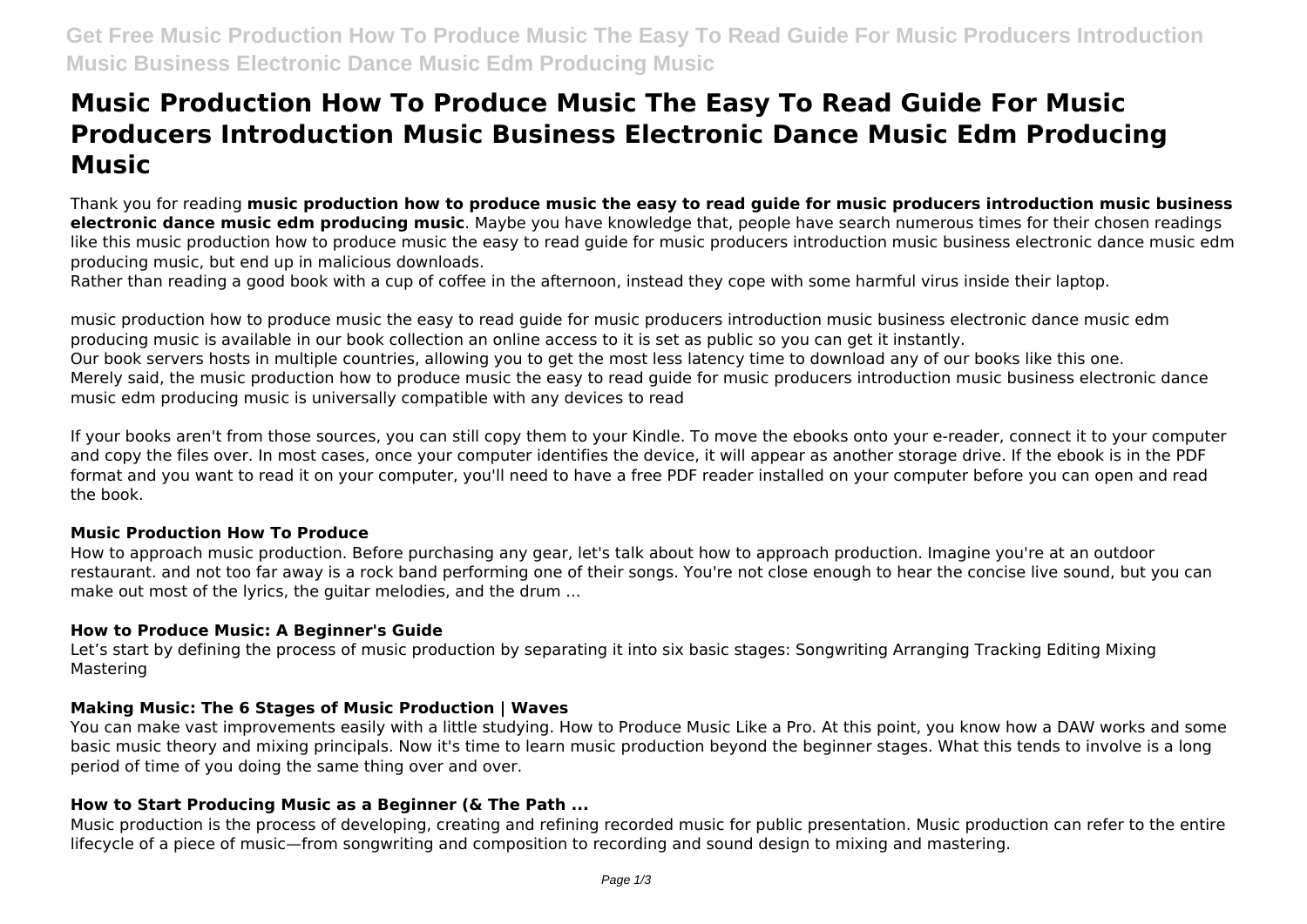# **Get Free Music Production How To Produce Music The Easy To Read Guide For Music Producers Introduction Music Business Electronic Dance Music Edm Producing Music**

#### **Music Production: Everything You Need to Get Started ...**

The art of music production can, like most processes, be broken down into several stages – some creative, some perhaps more scientific than others. For this special feature on producing a complete track, we've explored the best advice ever assembled on the art of music production and broken it down into five main areas: starting a track ...

#### **Produce a Track From Start To Finish - The Ultimate Guide**

Sometimes inspiration comes from your environment and the circle of people you are with. I am living with two music producers and I always wanted to produce a song, so what a better chance than to…

#### **How I learnt Music Production and produced a song in one ...**

How to Become a Music Producer Method 1 of 3: Creating Music. Set up a digital audio workstation to create your music. A digital audio workstation, or... Method 2 of 3: Understanding Music Production. Play multiple instruments to understand how they work. You don't need to... Method 3 of 3: Working ...

#### **3 Ways to Become a Music Producer - wikiHow**

If you produce music and want to do it full-time, this article will help you find a way to make money off your work. In this post, we'll be counting down the top seven ways to earn money as a music producer.You'll find strategies that work today, in 2020, and are already used by nearly every successful music producer out there.

#### **7 Real Ways to Make Money as a Music Producer in 2020 | Sellfy**

Make music online. Get creative and make songs directly in your browser. Join for free. Create your own beats with pro music tools. Loops and samples. 20,000+ ready-to-mix basslines, drum beats and melodies in the library. Software instruments. Easy-to-use drum machines, samplers and synthesizers. ...

#### **Soundation — Make music online**

Produce Music Online + Audiotool is a collaborative online music production studio right in your browser. All crafted with lots of for the small details. Sign Up - It's free! Learn more about Audiotool Listen to Audiotool Music. Newbie

#### **Audiotool - Free Music Software - Make Music Online In ...**

This item: Music Production For Beginners 2020 Edition: How to Produce Music, The Easy to Read Guide for Music… by Tommy Swindali Paperback \$19.99 Available to ship in 1-2 days. Ships from and sold by Amazon.com.

#### **Music Production For Beginners 2020 Edition: How to ...**

Music making is in our blood. Make some noise, explore a new sound, create a song or collaborate with others. Welcome to the collective of passionate creators, whether you already are one or aspire to become one.

#### **Soundtrap - Make music online**

In order to produce electronic music on a computer, you'll need a Digital Audio Workstation, or DAW. A DAW is a software application used for producing, editing, and recording music.